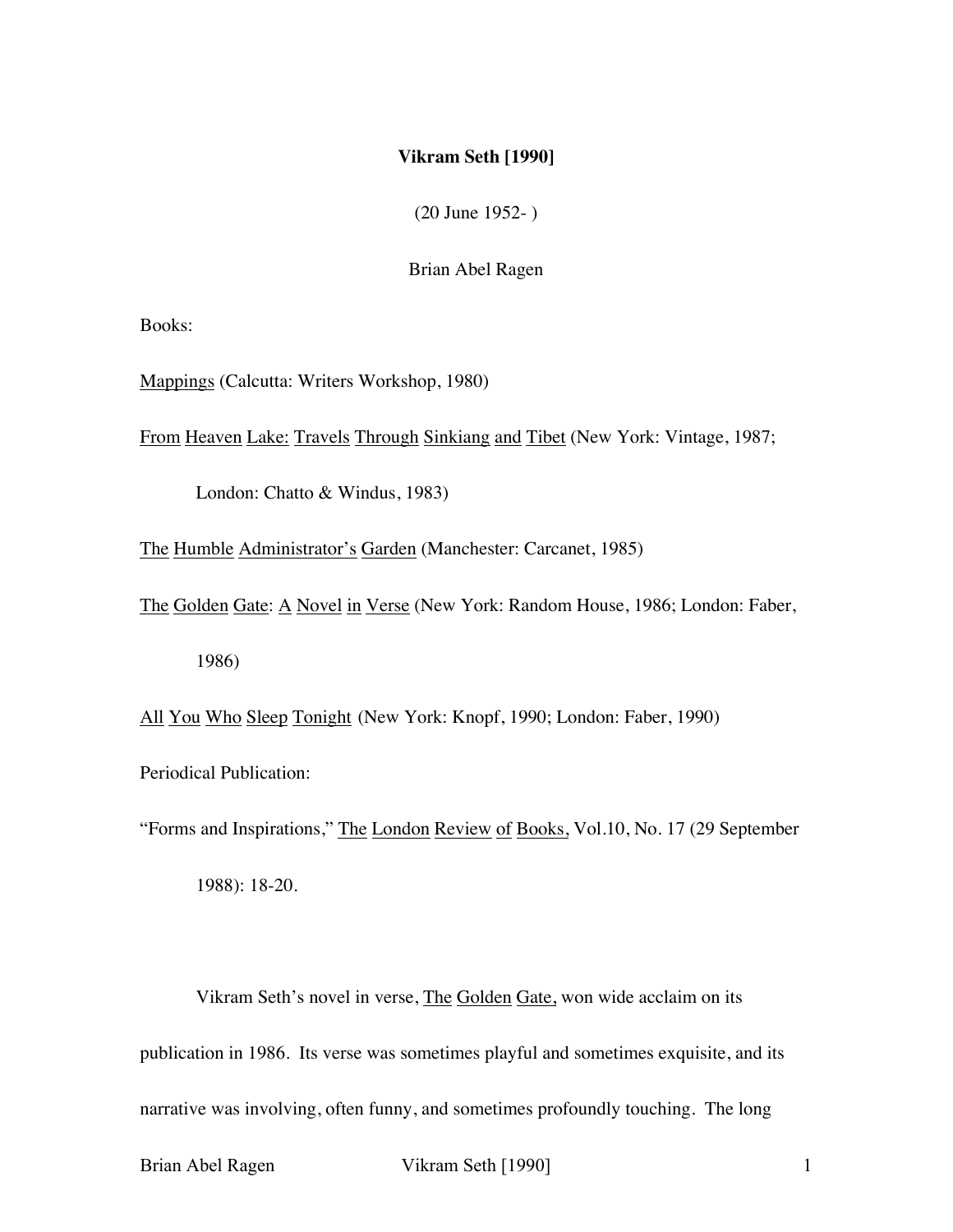narrative poem had been making a resurgence after long years of dormancy, but with Seth's work it seemed to have regained not only respect, but popularity: The Golden Gate drew the attention not just of the New York Times and the New Republic, but also of People magazine and the Book-of-the-Month Club. And the book attracted the intense devotion of many readers, who read passages aloud to whoever would listen. What made the book all the more surprising was the range of cultures encompassed by the book and its author: a novel in English about yuppies and computer programers in San Francisco, cast in the stanza of Pushkin's Eugene Onegin, and written by an Indian educated at Oxford, who was a student of the economic demography of China, and whose earlier works were an entertaining travel book about hitchhiking across Tibet and two books of short poems.

Vikram Seth was born into a Hindu family in Calcutta in 1952. His mother is Ms. Justice Leila Seth, a judge of the Delhi High Court; His father, Mr. Premnath Seth, is a consultant to the leather industry. (Seth describes his position in an upper middle class Indian family in the poem "The Comfortable Classes at Work and Play.") He received an English-style "Public School" education in India, at the Doon School. He then went to Corpus Christi College, Oxford, where he read Philosophy, Politics, and Economics.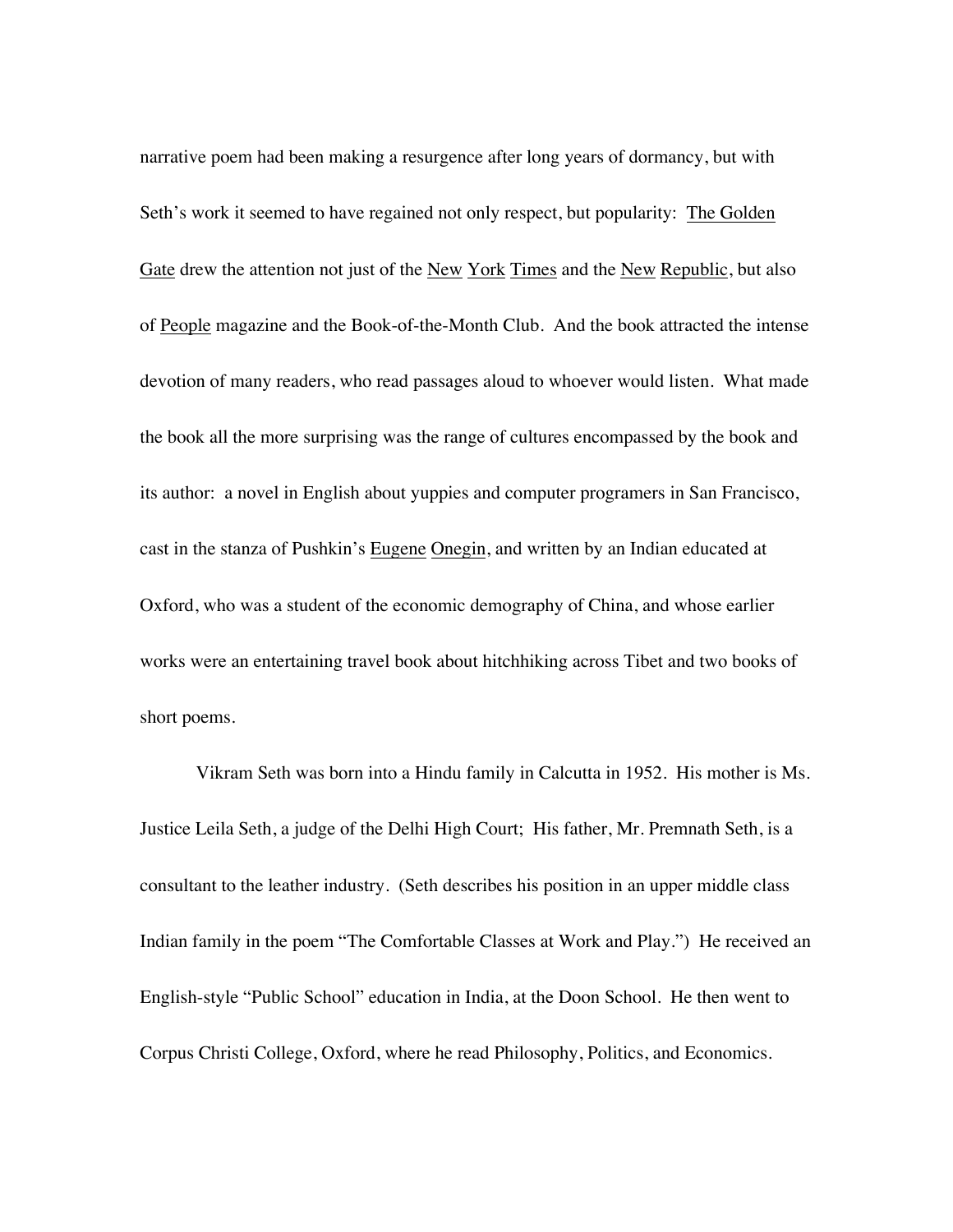After receiving a B.A. from Oxford, Seth went to Stanford to Study Economics. Seth's academic specialty became the economic demography of Chinese villages, but while at Stanford he also studied poetry. To begin with, he balanced courses in Macroeconomics with tutorials in poetry, but he later devoted one year to work in Stanford's Creative Writing program. He singles out the influence of two poets with whom he studied at Stanford, Donald Davie and Timothy Steele. Both Davie and Steele use traditional forms, and both display a devotion to a craftsmanlike precision in the use of language, and in these Seth follows them. In his essay "Forms and Inspirations," Seth describes how both his teachers molded his thinking about verse. Steele, with whom he first studied, emphasized the formal aspects of verse, and introduced Seth to the work of other living poets, like Philip Larkin, who use traditional forms. Davie stressed "the crucial oral element in poetry," demanding that the poem be heard, and that the form, however exquisite, must convey something to the reader beyond the poet's mastery of his craft.

Seth received his M.A. in economics from Stanford in 1979, and in 1980 his first volume of poetry was published. That same year, Seth began two years of study in China at Nanjing University. His research there has not yet produced his projected dissertation, Seven Chinese Villages: An Economic and Demographic Portrait, but the stay in China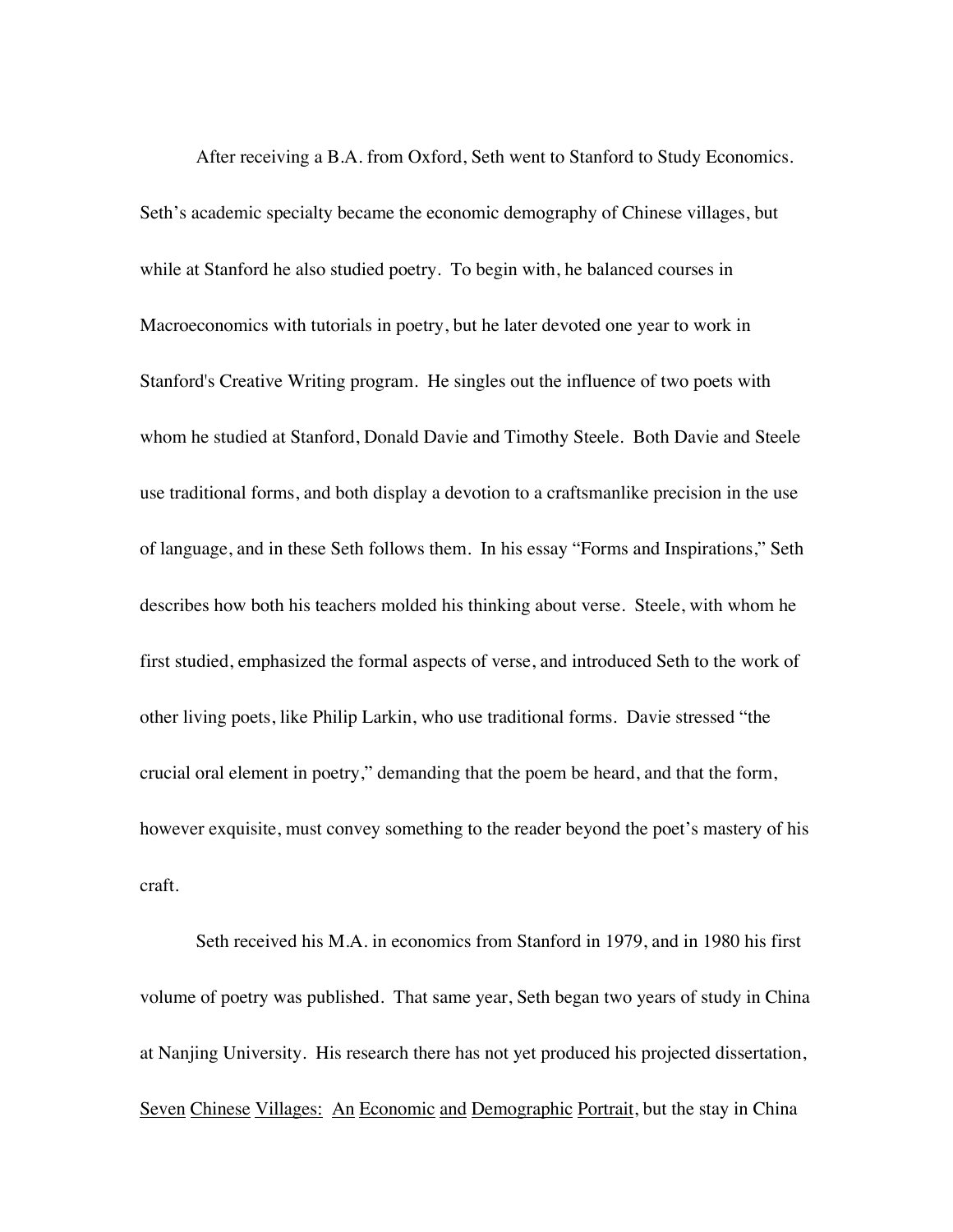did bring forth other important works. In the Summer of 1981, Seth returned home to Delhi through Tibet and Nepal, which is not a usual or convenient route, but an appealing one for the adventurous. Seth describes his journey in From Heaven Lake. This entertaining and varied travel book gives a fascinating portrait of China in the years of relaxation after the upheavals of the cultural revolution. From Heaven Lake also shows Seth's abiding interest in the encounter of different cultures: in the course of his journey he discusses the influence of Islam in Sinkiang, the interaction of Tibetans and Han Chinese, and the contrast between Indian and Chinese life. The book makes vivid the hardships as well as the pleasures of travel, both of which are occasionally described in verse:

> Cold in the mudlogged truck I watch the southern sky: A shooting star brings luck; A satellite swims by. The Silver River flows Eventless through the night. The moon against the snows Shines insular and bright.

Here we three, cooped, alone, Tibetan, Indian, Han, Against a common dawn Catch what poor sleep we can, And sleeping drag the same Sparse air into our lungs, And dreaming each of home Sleeptalk in different tongues.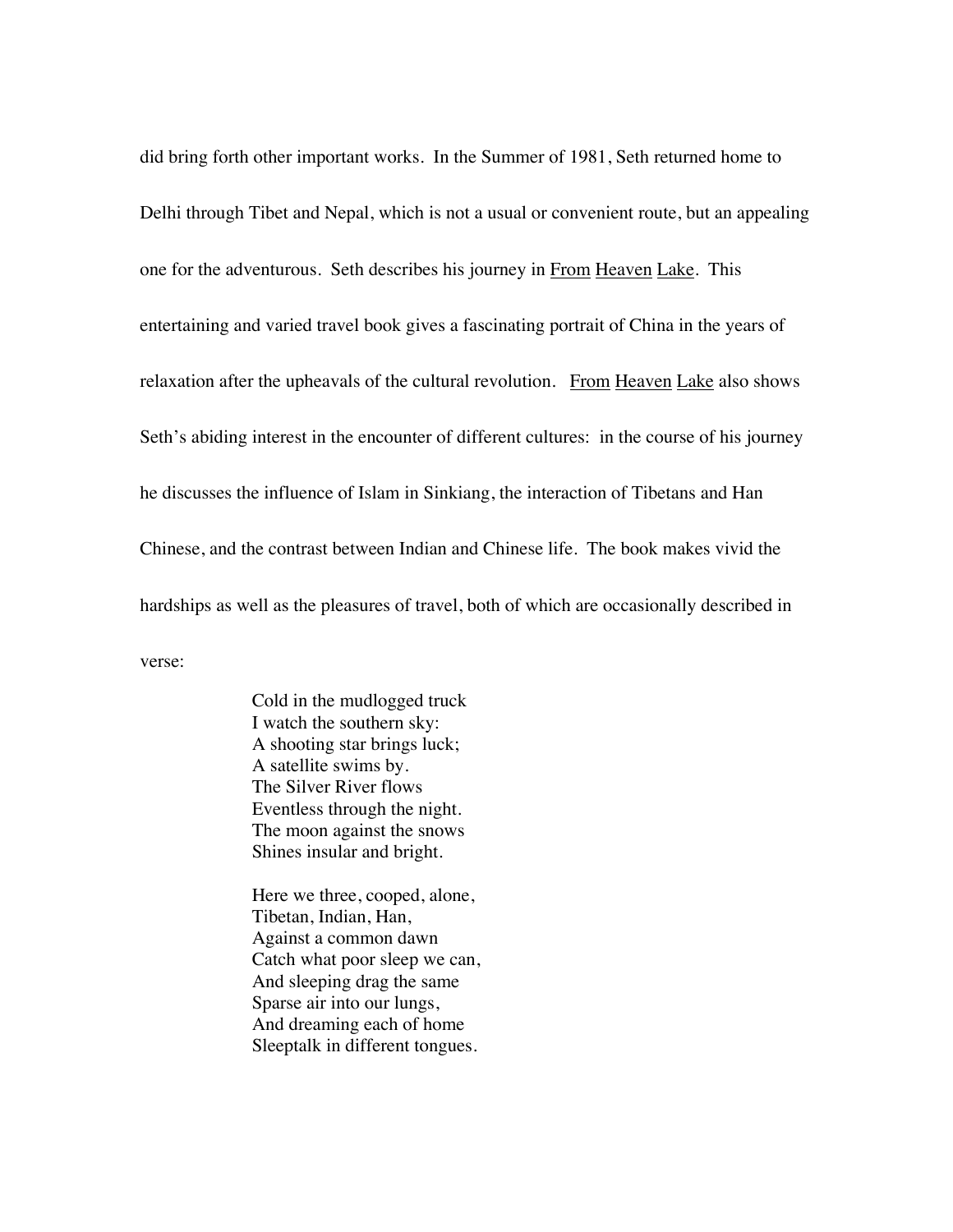From Heaven Lake was written during Seth's second year in China. The poems in the first section of Seth's next book of poems, The Humble Administrator's Garden, also date from his time as a student at Nanjing, and some revisit places described in the travel book. Some poems, including "The Accountant's House" and "Research in Jiangsu Province" describe the tension between studying people as subjects of research and encountering them as human beings. Others evoke places—the ruined Confucian temple in Suzhou, Nanjing at the end of the school year, the garden described in the title poem—or moments of unexpected feeling, as in "A Little Night Music:"

> White walls. Moonlight. I wander through The alleys, skein-drawn by the sound Of someone playing the erhu. A courtyard; two chairs on the ground.

As if he knew I'd come tonight He gestures, only half-surprised. The old hands poise. The bow takes flight And unwished tears come to my eyes.

He pauses, tunes, and plays again An hour beneath the wutong trees For self and stranger, as if all men Were brothers within the enclosing seas.

The poems written in China take many forms—there are a number of Shakesperean

sonnets, poems in ballad stanzas, and several unrhymed poems—and encompass many

tones, from the flippant to the most sober.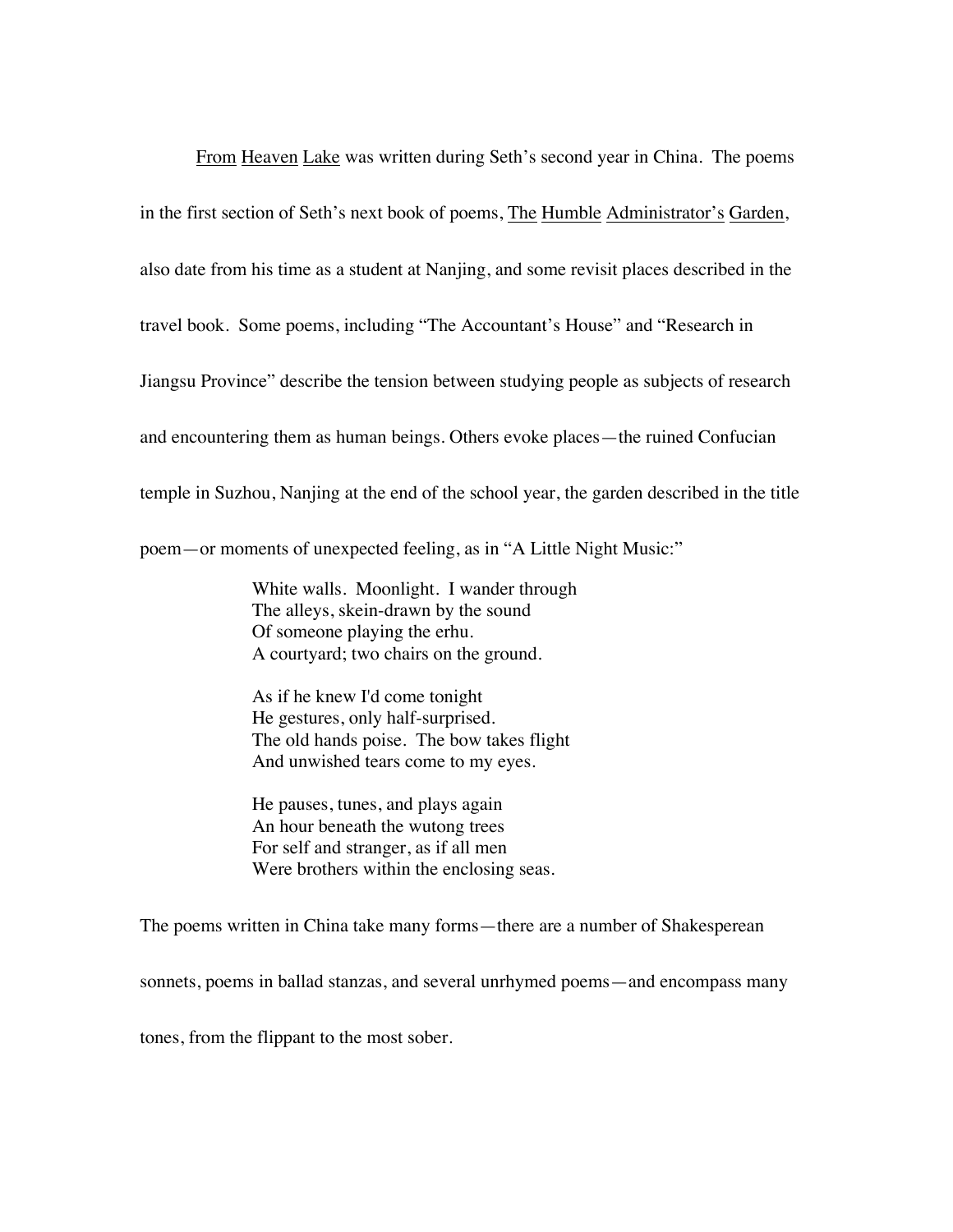The poems in the two remaining sections of The Humble Administrator's Garden were written in India and California, and reflect those locations. In many of the poems throughout the collection, Seth's attention is focused on the place of human activity in the natural world, and images of trees and animals are juxtaposed with descriptions of human joys and sorrows. Mr. Wang, the humble administrator, and the comfortable classes in one of the Indian poems, inhabit carefully tended gardens, which Seth renders very attractive, while at the same time hinting that these preserves full of squirrels and carp, are built on something dubious. In some of the California poems, there is a sense of communication between a man and a wild creature. In "Curious Mishaps," the speaker sees a squirrel who has seemed to salute him carried away by an owl. In "Ceasing Upon Midnight," a man contemplating suicide walks out of his dreary house and finds himself not alone:

> The breeze comforts him where he sprawls. Raccoons' eyes shine. A grey owl calls. He imitates its cries, Chants shreds, invents replies.

The alcohol, his molecules, The clear and intimate air, the rules Of metre, shield him from Himself. To cease upon

The midnight under the live-oak Seems too derisory a joke. The bottle lies on the ground. He sleeps. His sleep is sound.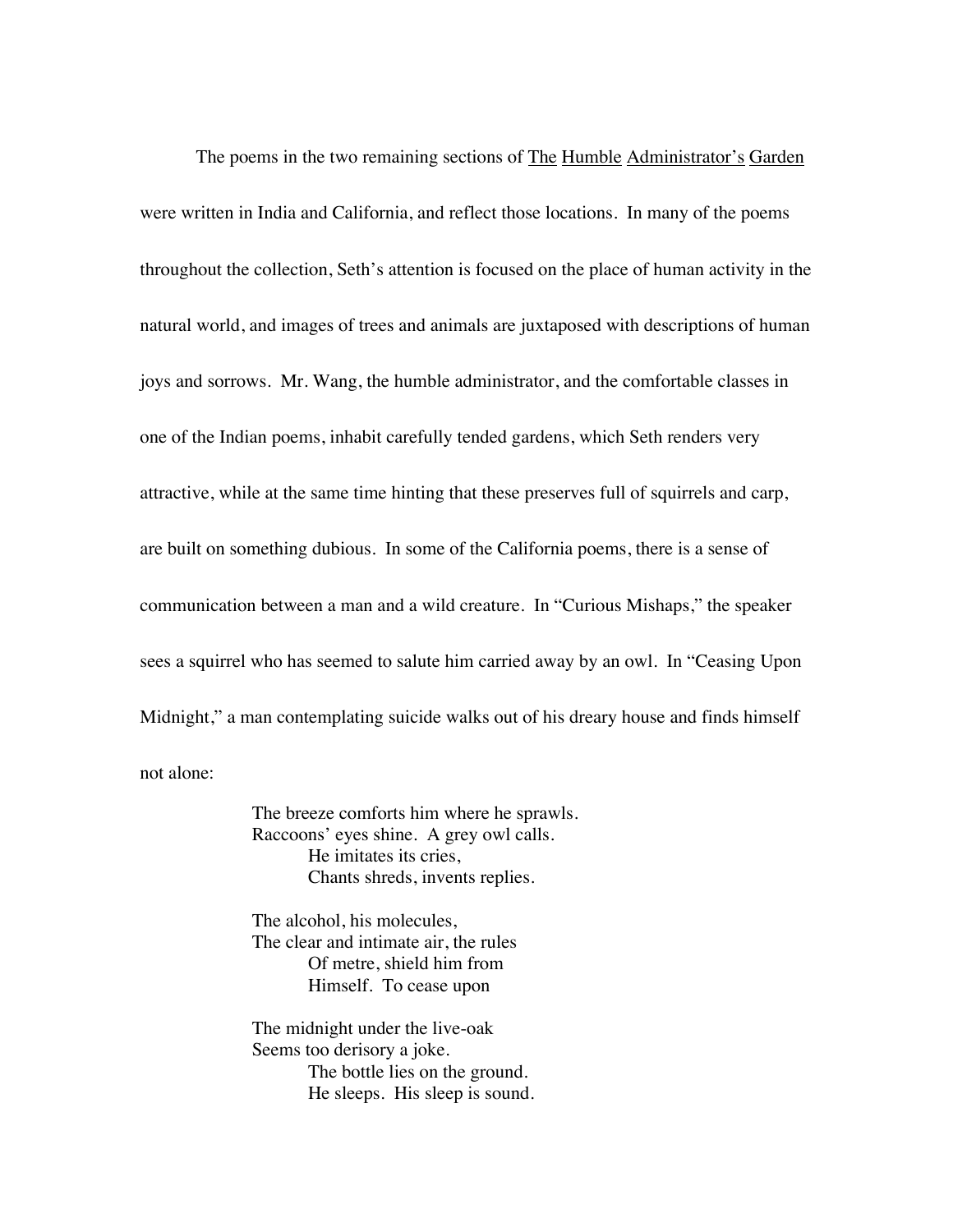(That the rules of meter are as protective as the natural world is not surprising in a poem by Seth.) This concern with the interplay of the human and the natural continues in The Golden Gate, amusingly in the many cats that prowl through the book, more seriously in the contrast between the cultivated nature of the Doratis' vineyards and the potential destruction embodied by the defense plant.

The Humble Administrator's Garden contains a number of more confessional poems about lost or absent love, such as "From a Traveler," and "From California," as well as one fairly long narrative poem, "From the Babur-Nama, Memoirs of Babur, First Moghul Emperor of India." All are tightly structured and many are amusing, and some are deeply touching. But for all its skill and variety, The Humble Administrator's Garden gives only hints of the breadth of skill that Seth would display in his next work.

Most of The Golden Gate was written at Stanford—Seth was a senior editor at Stanford University Press from 1985-1986—though parts were composed during visits to England and India. Seth's immediate model was Charles Johnston's translation of Eugene Onegin, which accomplishes the difficult task of making Pushkin's stanza work in English. And one of the delights of The Golden Gate is seeing Seth work in that complicated stanza, with its alternation of feminine and masculine rhymes. From the acknowledgements and table of contents at the beginning to the note on the author at the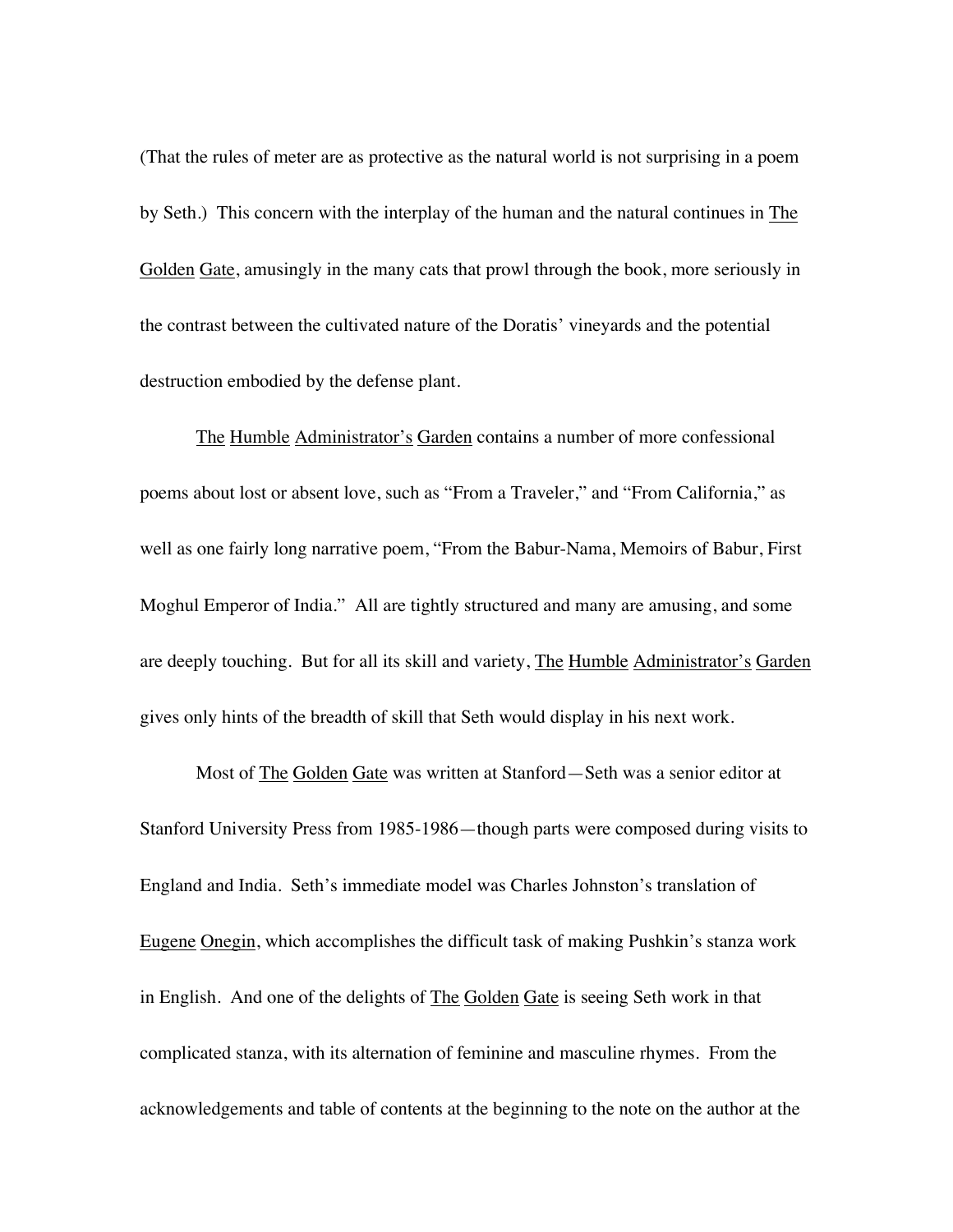end, everything is in the Onegin stanza. There are many echoes of Johnston, Puskhin, and Byron—as in the opening "To make a start more swift than weighty/Hail Muse." but Seth is firmly in control of his form, and can adapt it to everything from comic descriptions of cats to an extended speech at an anti-nuclear rally.

But The Golden Gate is not just a bravura technical performance. It is also an involving narrative. The story describes the loves and friendships of several yuppies in San Francisco in the early 80's. John, a computer programer in a defense plant, meets Liz, a lawyer and the daughter of an old wine-making family, through a personal ad placed for him by his former lover Jan, and the novel follows these three and their friends. The plot complications are characteristic of the 80's: John is estranged from his best friend Phil, and later from his other friends, over the question of the nuclear freeze; Phil has a brief affair with Liz's brother Ed, a devout man guilty about his homosexuality. Though some of the trappings are trendy—the personal ads, the telephone in the shape of Mickey Mouse—the central action is that of the traditional novel: a courtship leading to marriage and birth. And some of the characters become very vivid, especially as Seth describes their reactions to loss. For though The Golden Gate is often funny, and has the overall shape of a comedy, it often describes grief, in one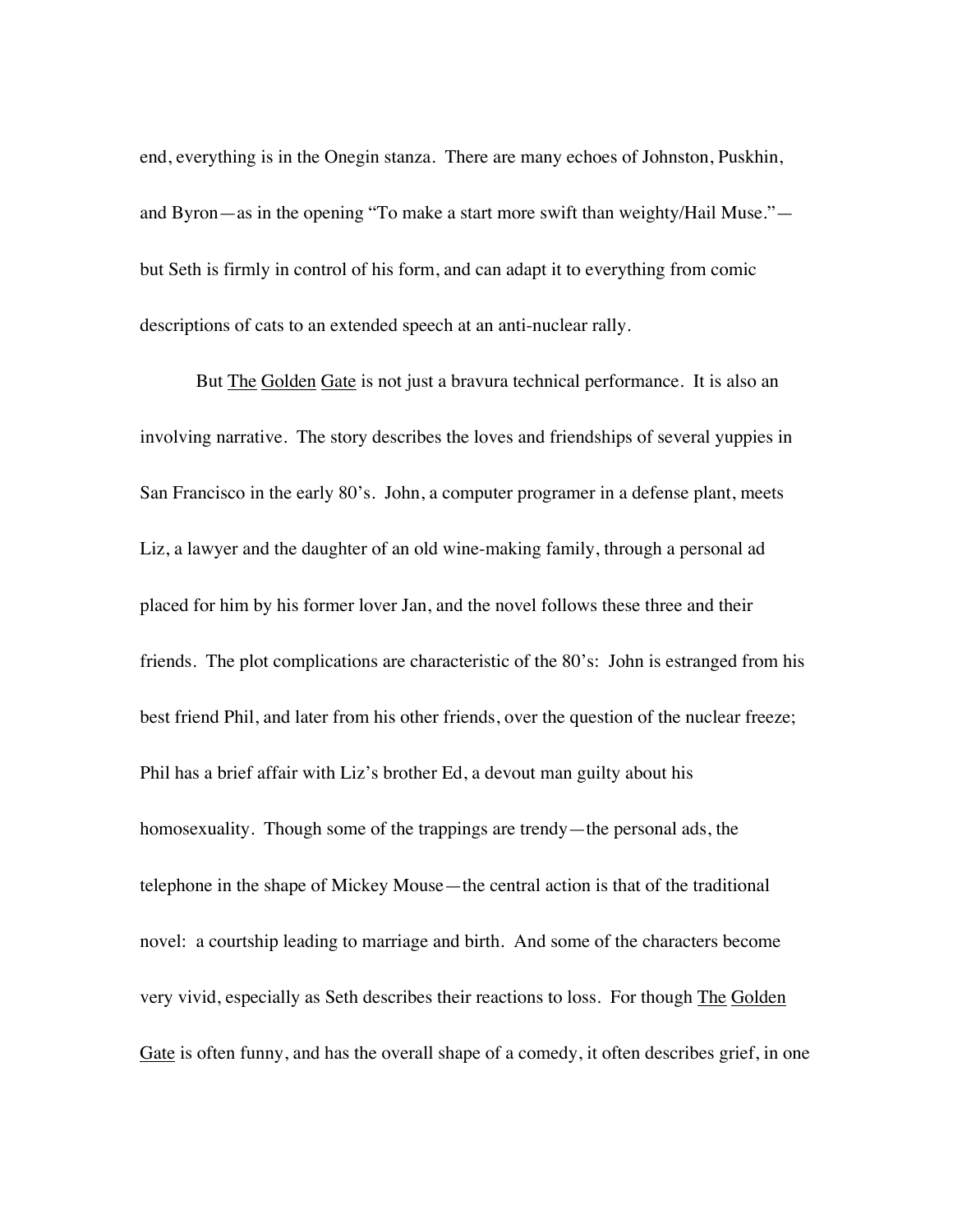form or other: John drives his lover Liz away, and she marries his friend Phil. And as

John realizes that he loves Jan, she is killed on the highway.

Indeed, though The Golden Gate seems akin to light verse at the beginning, it is

often surprisingly touching, as when Paul, a small boy, is reminded at a concert of the

mother who has divorced his father and moved away:

The lights have dimmed. Now they're returning. Throats clear. Brahms' A Minor begins. The brisk allegro. Then a yearning Warm ductile length of lyric spins Its lovely glimmering thread at leisure Inveiglingly from measure to measure With a continuous tenderness So deep it smooths out all distress, All sorrow; ravishing, beguiling. . . And on and on till silence comes. Paul whispers, "That's the tune Mom hums!" Phil's eyes are closed, but Paul is smiling, Floating on a slow tide of Brahms, Back in his absent mother's arms.

One of Seth's achievements in The Golden Gate is making his characters speak in

lively colloquial English while their creator follows Pushkin's form. As the novel

proceeds, the characters debate many issues—nuclear weapons, religion, sex. Some

critics have found all these discussions a distraction from the story, but most are lively.

The novel ends on a note of grand reconciliation. After many deaths, and the

marriage of Liz and Phil and the birth of their baby, there is only one figure left

estranged: John, mourning the dead Jan and angry at Liz and Phil. In the final stanzas,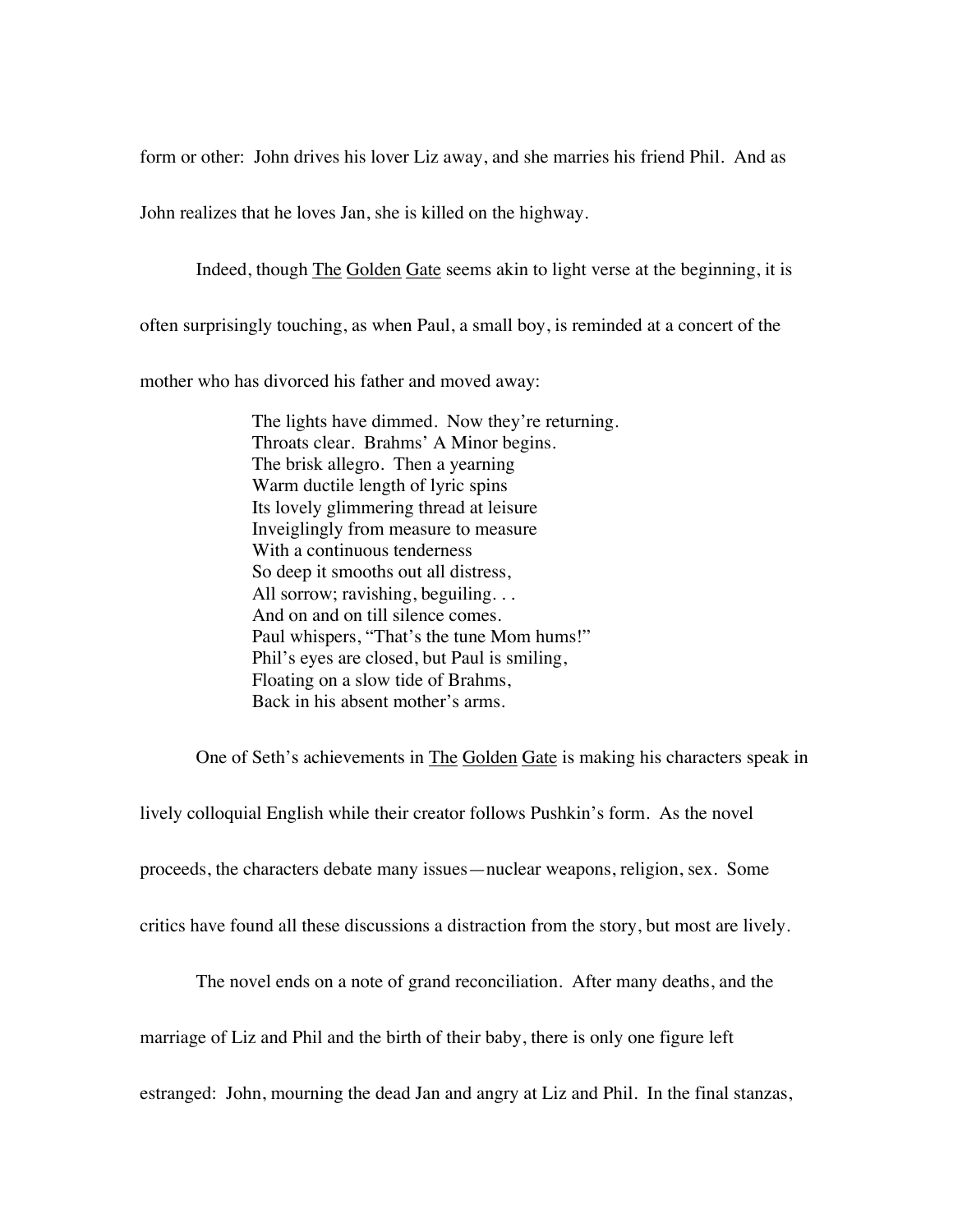Liz writes to invite John to be the god-father of the child, and John can almost hear Jan

telling him how to reply:

"I'm with you John. You're not alone. Trust me, my friend; there is the phone. It isn't me you are obeying. Pay what are your own heart's arrears. Now clear your throat; and dry these tears."

Not just a birth and a marriage—a christening. The novel about yuppies comes to an almost Victorian conclusion.

The critical reaction to **The Golden Gate** was, over all, very positive. Most critics were supprised a novel in verse was attempted, and delighted that it suceeded so well. John Hollander wrote that "The use of expertly controlled verse to give moral substance and extraordinary wit and plangency to a far from extraordinary tale is an astonishing achievement in it own right." X.J. Kennedy noted the involving story conveyed in the vese, "A splendid tour de force, The Golden Gate finally hooks us into caring less about its author's skill than in caring how its sad and wistful comedy will turn out. For pages, we forget Seth's incredible dexterity. Mesmerized, we watch, as in a kaleidoscope, the shifting and resettling pattern of five lives." Adverse commentary tended to focus on the work's politics and its accepting treatment of the homosexual sub-plot. In a review in Commentary, Carol Iannone objected that "The ideas and themes of The Golden Gate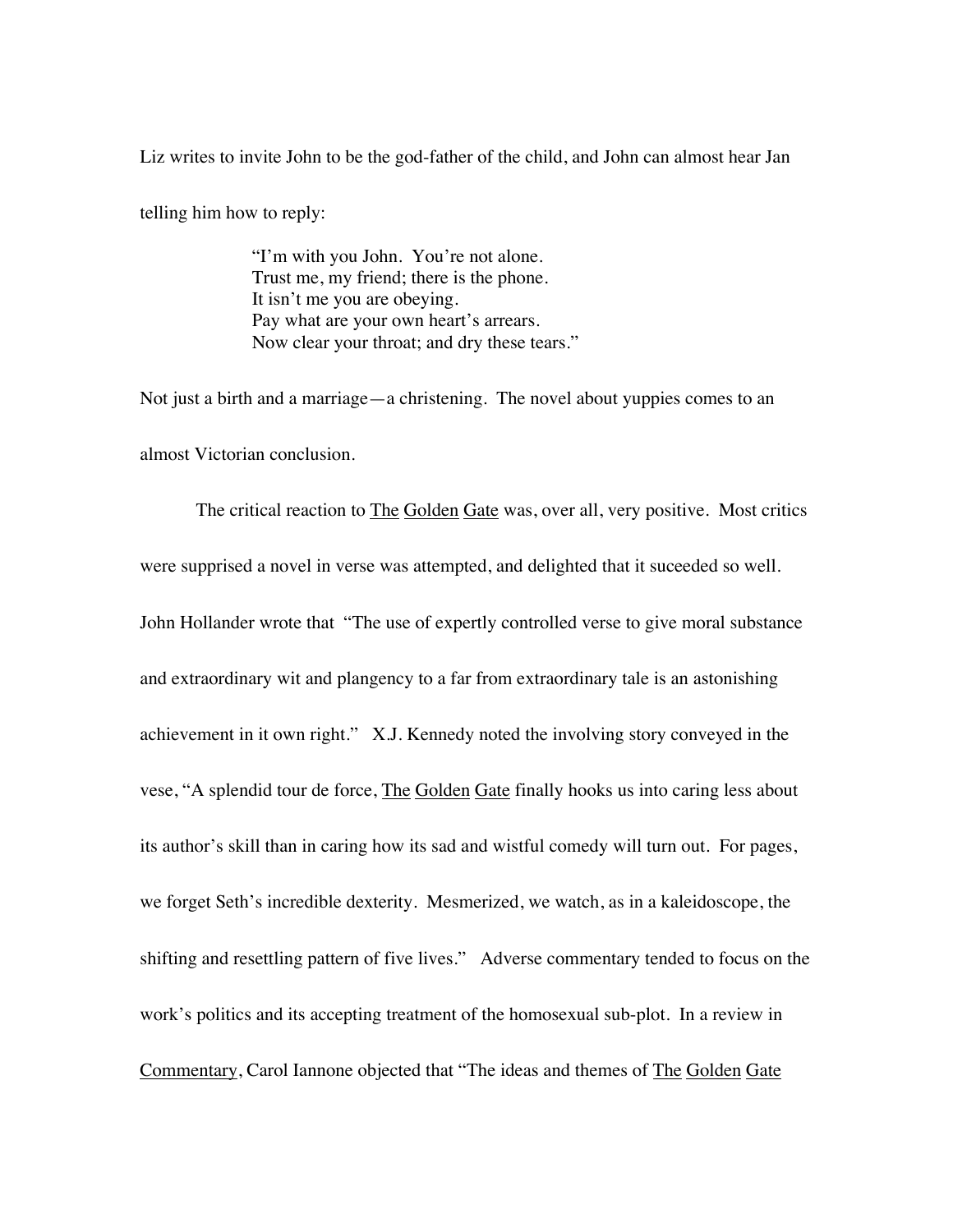derive wholly from the arsenal of contempoarary liberal orthoxies." Iannone complained that the characters with liberal politics win all the arguments and that "The ability to accept homosexuality in oneself or in others becomes one of those measures of a character's entitlement to emotional rewards." But most readers, even those with more conservative views, did not find that ideology reduced their pleasure in The Golden Gate's verbal skill and narrative force.

In 1990 Seth published another book of short poems, All You Who Sleep Tonight, in which many of the themes of The Golden Gate reappear. There is even a poem written to celebrate the fiftieth anniversary of the bridge itself, which becomes a meditation on the place of human artifice in the natural world. Once again, Seth displays his mastery of a wide variety of forms. The first group of poems, "Romantic Residues," is made up of reflections on lost love—or love never quite grasped. They do not describe the grand moments of romantic drama, but rather the more mundane moments that continue to agitate the heart. In "Round and Round," the speaker sees a familiar suitcase on a baggage carousel:

> I knew that bag. It must be hers. We hadn't met in seven years! And as the steel plates squealed and clattered My happy memories chimed and chattered. An old man pulled it off the Claim. My bags appeared: I did the same.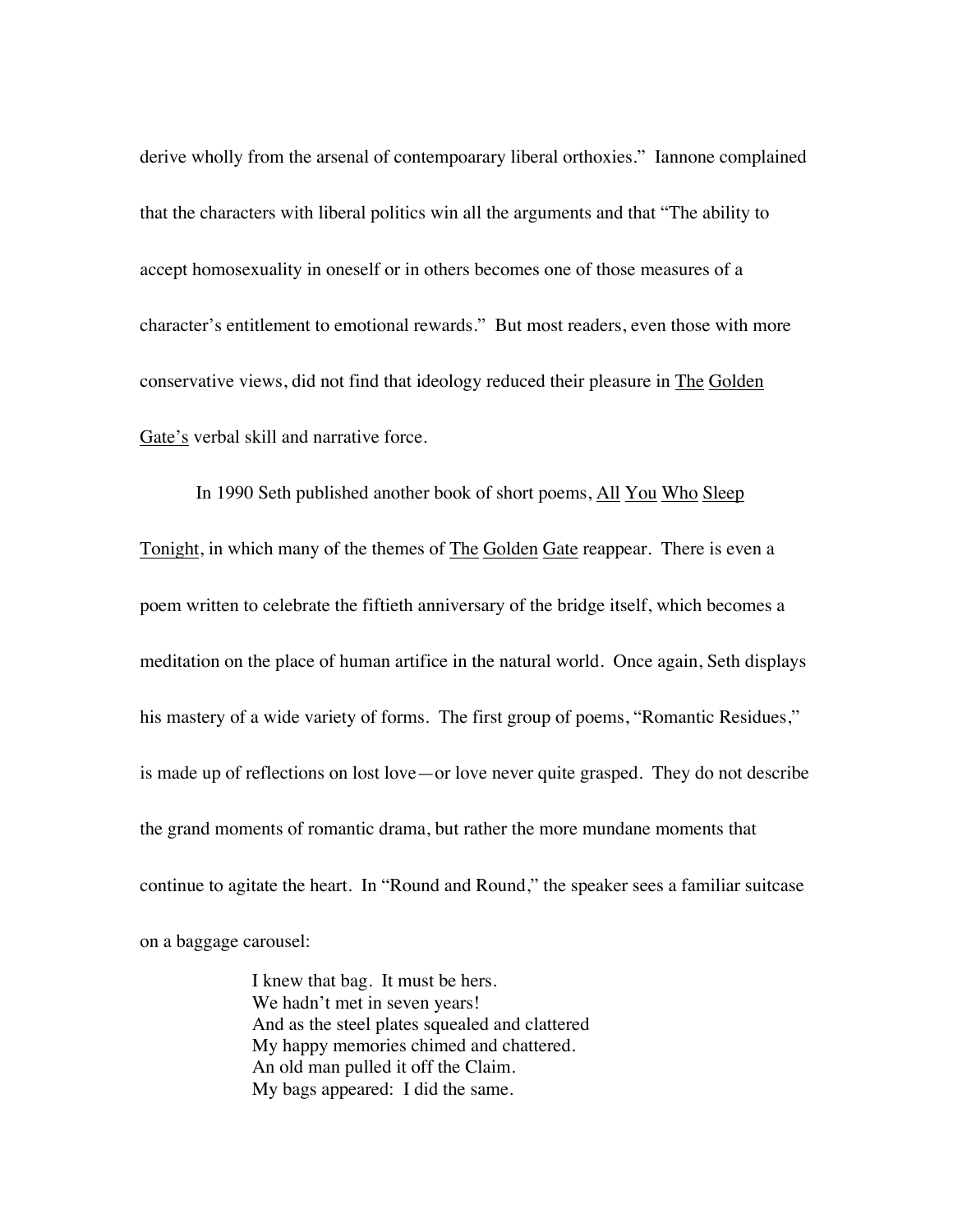In all these poems, feeling is genuine, and not overstated.

The second section, "In Other Voices," is made up of dramatic monologues on historical subjects. A translation from the Chinese of Du Fu,"To Wei Ba, Who Has Lived Away from the Court," is especially fine. This address to an old friend, with its delight in friendship, food, and rhyme, is reminiscent of Ben Jonson. The remaining poems in the section are on grimmer subjects: the holocaust, the bombing of Hiroshima, the aftermath of the Indian Mutiny. The final poem, "Soon," is the monologue of a dying AIDS patient. Like "From the Babur-Nama," these poems show a novelist's interest in capturing the voice of another.

The third group of poems, "In Other Places," continues the series of poems on China and Northern California from The Humble Administrator's Garden, and some of them, especially "Hill Dawn," and "Suzhou Park," are exquisite. This section is followed by series of epigrammatic quatrains reminiscent of another Stanford poet,

J.V.Cunningham. A final group of poems, "Meditations of the Heart," deal mostly with the isolation of each person. The Golden Gate, with its concluding vision of community, is largely about overcoming that isolation. These poems are more about the fact of isolation—which is, at least, shared:

All you who sleep tonight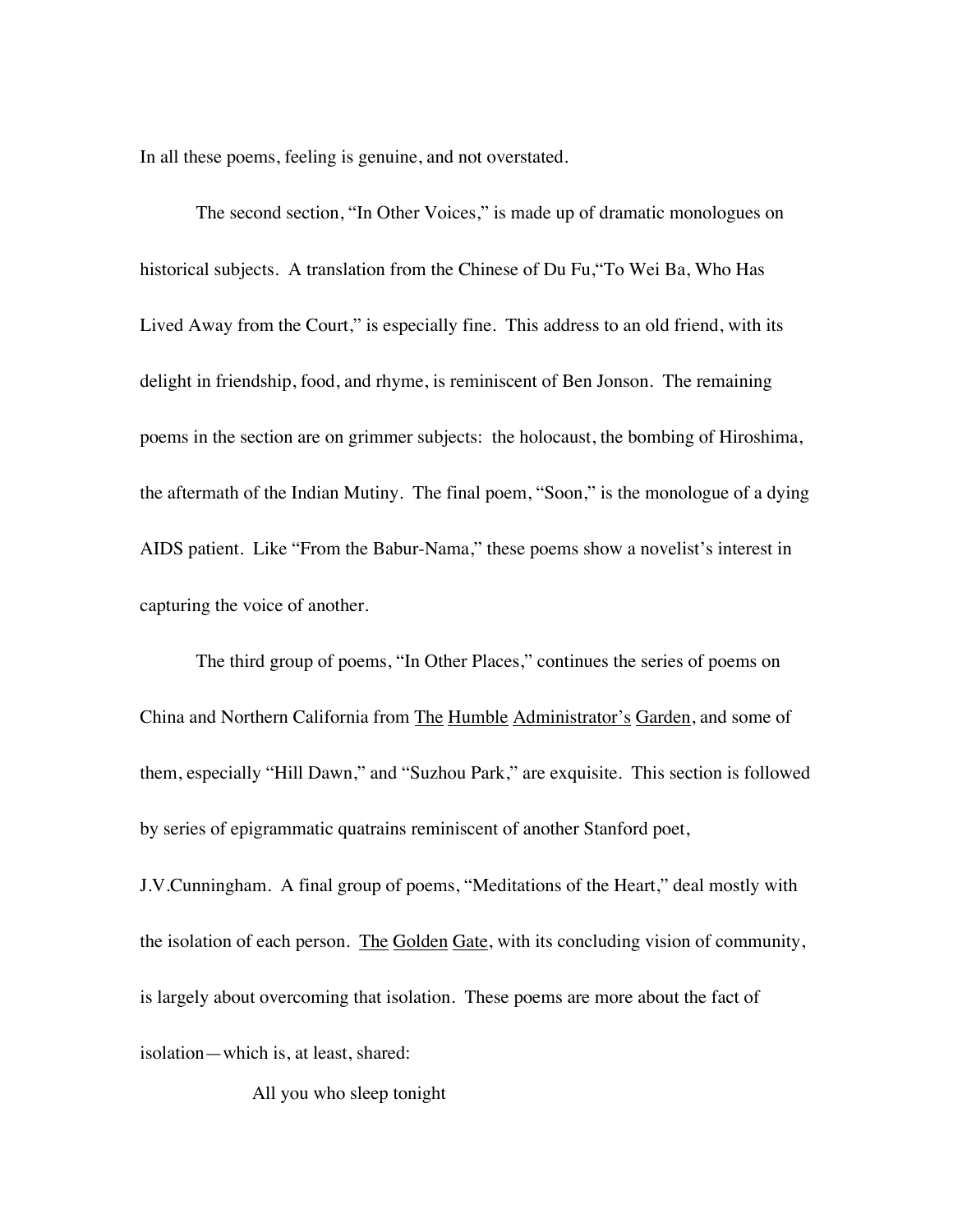Far from the ones you love, No hand to left or right, And emptiness above—

Know that you aren't alone. The whole world shares your tears, Some for two nights or one, And some for all their years.

In "Things"—a poem whose form recalls Frost's "Provide, Provide!"—Seth

considers the place of human relationships and human speech in the world of things.

Put back the letter, half conceived From error, half to see you grieved. Some things are seen and disbelieved.

. . . . . . . . . . . . . . . . . . . . . . . . . . . . . . . . As if creation wrapped the heart Impenetrably in its art, As if the land upon the chart

Were prior to the acred land And that a mark could countermand The houses and the trees that stand.

Though she would fell them if she could, They will stand, and they will have stood For all the will of dare and should.

Language neither constructs the world, as literary theorists now claim it does,

nor bridges the gap between people, as most hope it will. The things of the world seem

more trustworthy than the words we use to describe them. Yet the preference for things

is conveyed is an intricate pattern of words.

The Golden Gate established Vikram Seth as an important figure in American

literature, and his career may take new directions. Since the publication of the novel in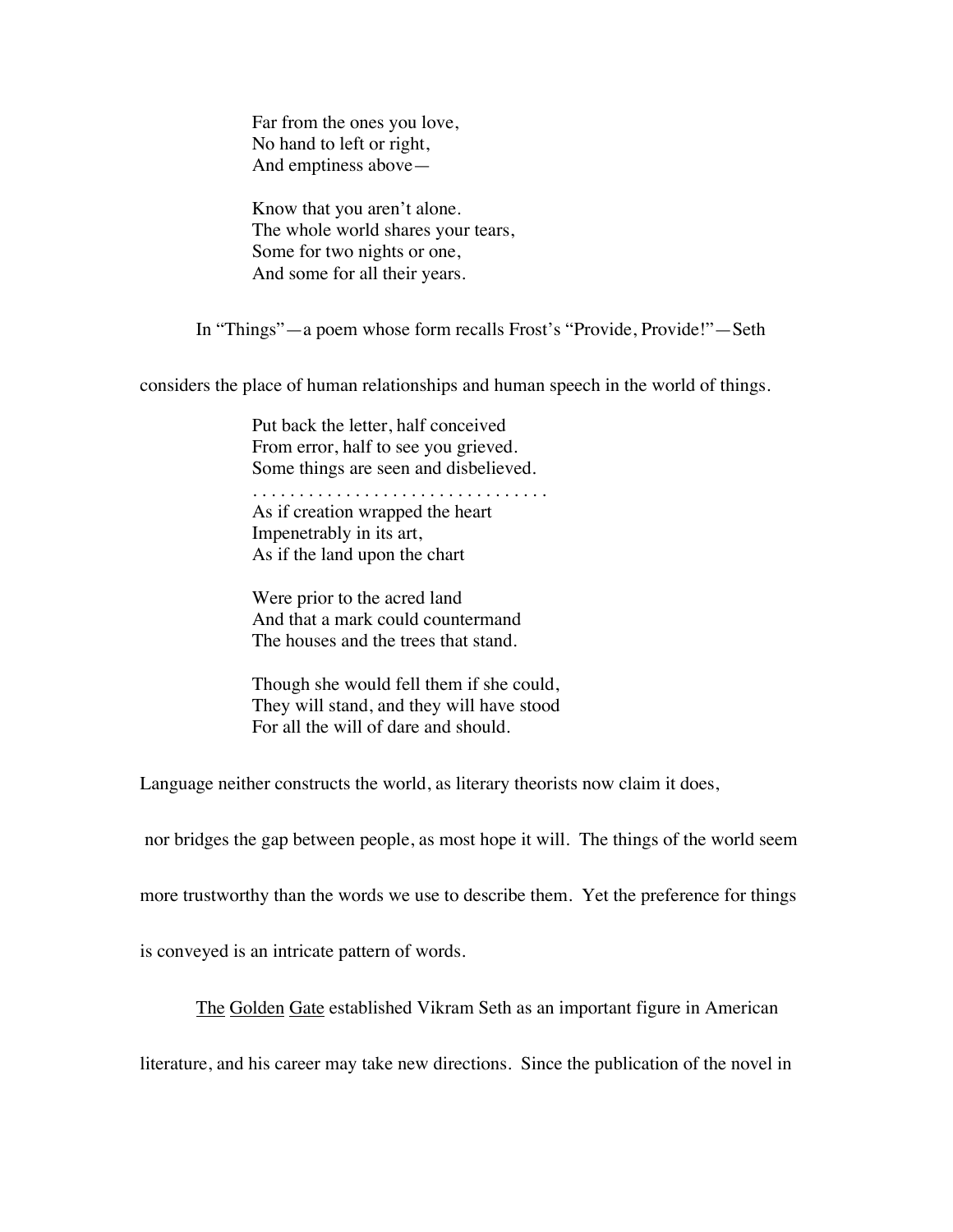verse, he has written, besides the poems in All You Who Sleep Tonight, a verse play set in an English publishing house and a book of translations from Chinese poets of the Tang Dynasty, and begun a prose novel set in India. (In part because of the novel, he has recently been spending more time in his native land.) But he will remain important for more than his daring exploration of new forms. The voice that speaks through his works, especially The Golden Gate, shows a sweetness very unusual in modern American verse, and that, together with his great verbal skill, make Seth a poet of the greatest interest.

Vikram Seth won the Thomas Cook Travel Book Award for From Heaven Lake in 1983, The Commonwealth Poetry Prize in 1986, and The Sahitya Akademi Award in 1988. He held a Guggenheim fellowship for 1986-1987.

## **References:**

John Gross, Review of The Golden Gate, The New York Times, 14 April 1986, p. 16. John Hollander, "Yuppie Time, In Rhyme," The New Republic, 16 April 1986, pp.32-4. Carol Iannone, "Yuppies in Rhyme," Commentary, 3 September 1986, pp. 54-6.

X.J. Kennedy, Review of The Golden Gate, Los Angeles Times Book Review, 6 April 1986, pp. 1,7.